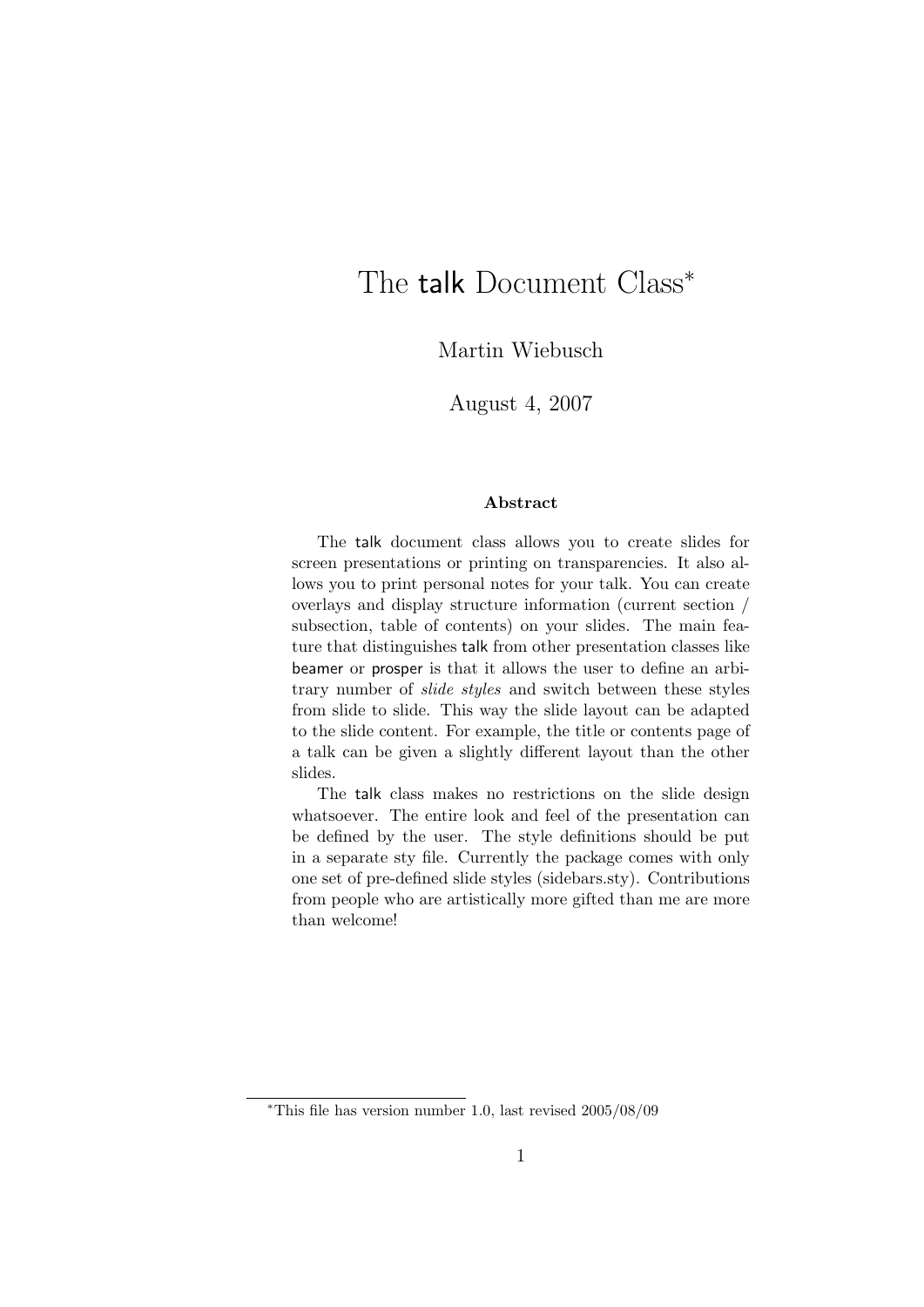# **Contents**

| 1        |                                    | <b>Installation and Requirements</b> | $\overline{2}$ |
|----------|------------------------------------|--------------------------------------|----------------|
| $\bf{2}$ | 3<br>Using talk                    |                                      |                |
|          | 2.1                                |                                      | 3              |
|          | 2.2                                | Style Packages and Slide Styles      | 5              |
|          | 2.3                                |                                      | 6              |
|          | 2.4                                |                                      | $\overline{7}$ |
|          | 2.5                                | Title and Contents Pages             | 8              |
| 3        | The talk Class for Package Writers |                                      |                |
|          | 3.1                                |                                      | 9              |
|          | 3.2                                |                                      | 10             |
|          | 3.3                                |                                      | 10             |
|          | 3.4                                |                                      | 10             |
|          | $3.5\,$                            |                                      | 11             |
|          | 3.6                                |                                      | 12             |
|          | 3.7                                |                                      | 14             |
| 4        | Contact<br>17                      |                                      |                |

# 1 Installation and Requirements

The talk class requires the packages amsmath, pgf version 1.18 or above, multido and hyperref. They can all be obtained from

http://www.ctan.org.

To install the talk class, you have to copy the files talk.cls and sidebars.sty to a place where LHEX can find them.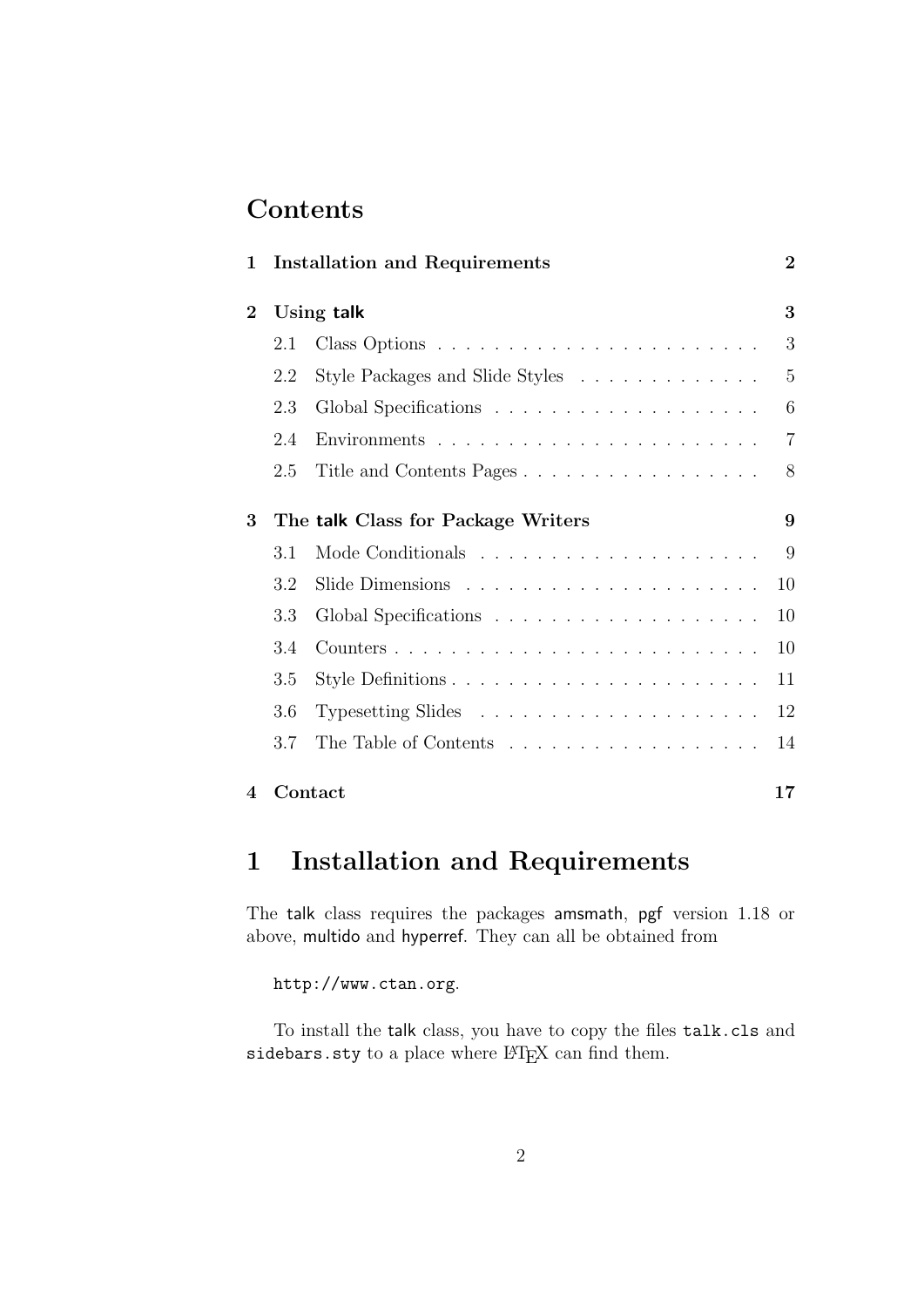## 2 Using talk

The usage of the talk class is almost independent of the chosen style definitions. Therefore style definitions are most conveniently included through separate *style packages*. Currently talk comes with one such file called sidebars.sty. (I hope that in the future the number of available style packages will grow due to contributions from people that are artistically more gifted than I am.) The issue of writing your own style definitions is discussed in section 3. In this section we will see how to create a presentation using the talk class and some ready-to-use style package like sidebars.sty.

The general structure of a presentation tex file is shown in figure 1. Note that you can structure your talk in the usual way with \section and \subsection commands. How these commands are handled depends on the loaded style package.

## 2.1 Class Options

The talk class is loaded in the first line of the listing in figure 1:

```
\{documentclass[\langle options\rangle]{talk}\}
```
The available options are

screen, slides, notes, rotate and norotate.

The talk class is built upon the article class, so it will pass all unknown options to article. Thus, in principle, all options of the article class can be used with the talk class as well. However, some options like twocolumn etc. may lead to undesired results.

The options screen, slides and notes determine the mode in which your presentation is compiled. The options rotate and norotate only take effect in the slides mode.

screen Use the screen mode to create a screen presentation. With this option the paper size is set to the slide size, so that your slides can be displayed without white margins using the fullscreen mode of your favorite document viewer.

slides If you use the slides mode your presentation is prepared for printrotate norotate 3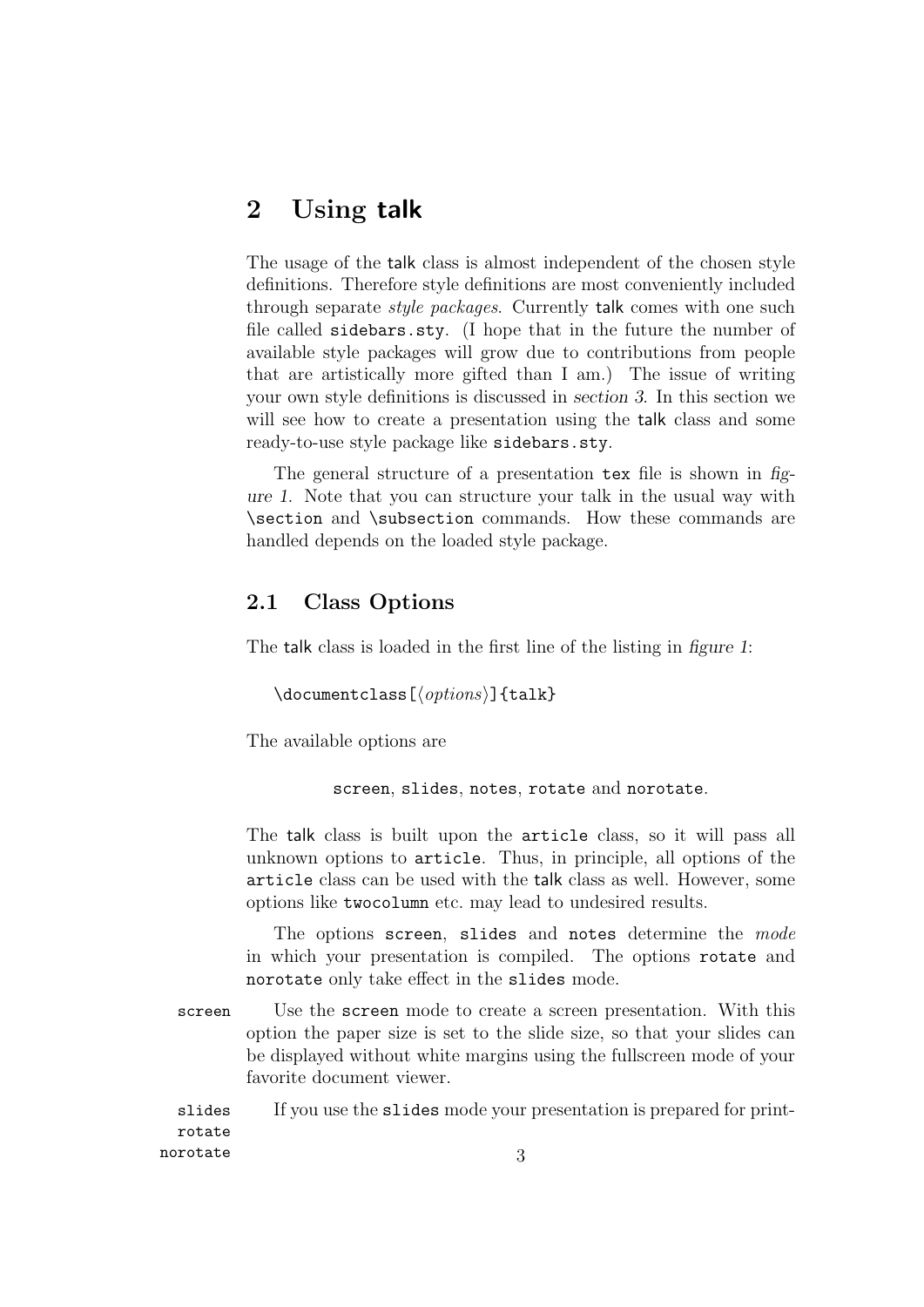```
\{documentclass[\langle options\rangle]{talk}\}\text{usepackage}\{\langle style-def \rangle\}.
.
.
(more package inclusions)
.
.
.
\tilde{\tilde{t}}\author\{\langle \text{author} \rangle\}\langle date \rangle.
.
.
(global specifications required by \langle style-def \rangle \rangle)
.
.
.
\begin{document}
   \begin{align} \begin{bmatrix} slide -style \end{bmatrix} \{slide -style \end{bmatrix} \end{align}(body of first slide)
   \end{slide}
   \begin{notes}
      (notes on first slide)
   \end{notes}
   .
.
.
   (more slides and notes)
   .
   .
   .
   \setminussection[\langle short \ title \rangle] {\langle long \ title \rangle}.
   .
   .
   (more slides and notes)
   .
   .
   .
   \simeq \subsection [\short\ title] {\lozenge\ title}}
   .
   .
   .
   (more slides and notes)
   .
   .
   .
   (more sections and subsections)
   .
   .
   .
\end{document}
```
Figure 1: The general structure of a presentation tex file.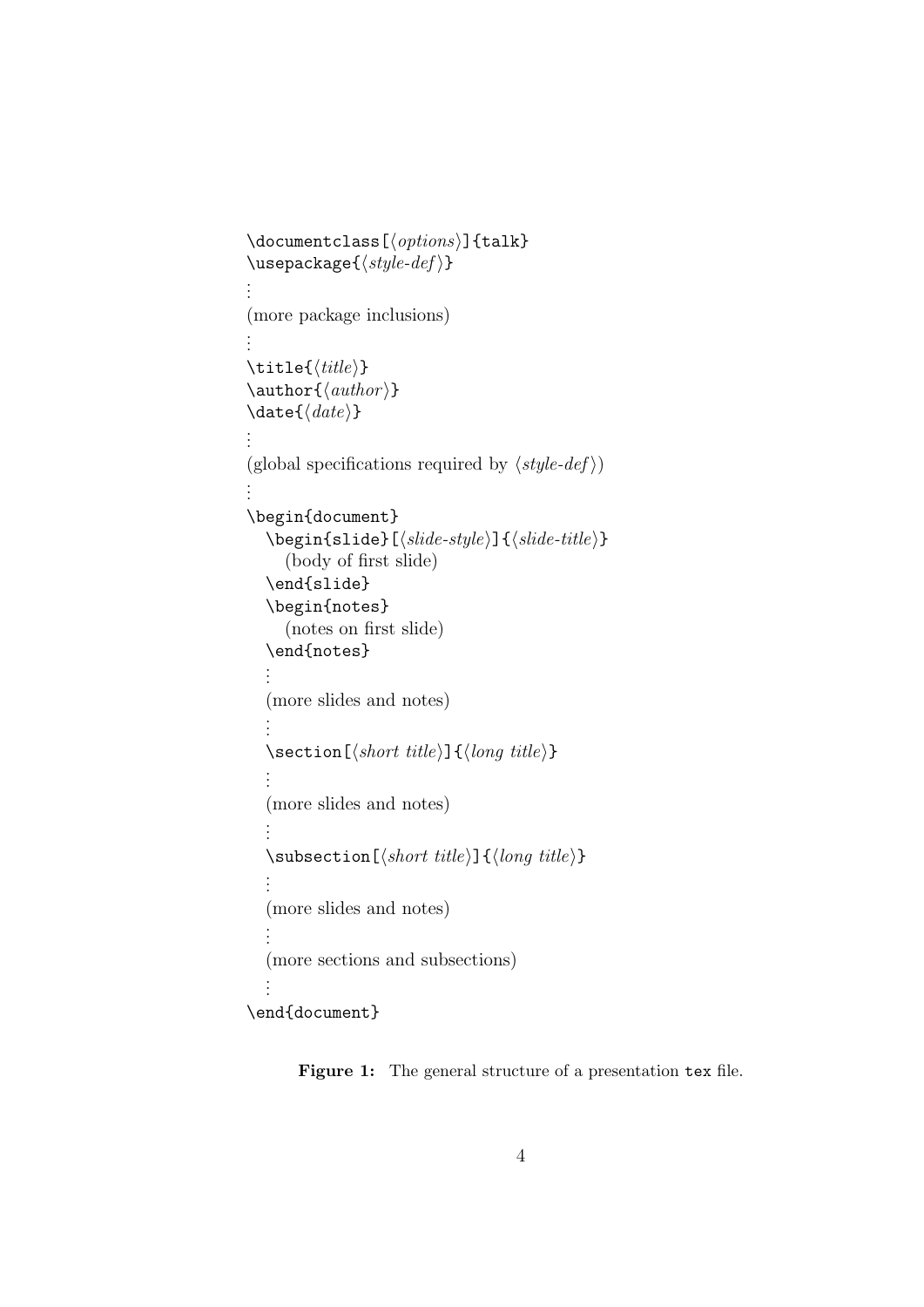out on transparencies. The slides are centered horizontally and vertically on normal paper. The default paper size is A4, but you can change it by using any of the paper size options of the article class. The options rotate and norotate determine whether or not the slides are rotated by 90 degrees in counterclockwise direction. By default \slidesmag rotation is enabled. In slides mode the slides can also be magnified. You can set the magnification factor with

 $\lambda$ slidesmag{ $\langle factor \rangle$ }.

notes The notes mode allows you to print personal notes for your presentation. In this mode the slides are inserted in the flowing text, between your annotations.

### 2.2 Style Packages and Slide Styles

Style definitions for the talk class are most conveniently included through a separate *style package*. Style packages can be included with the usual \usepackage command:

 $\{\text{usage}[\text{package-options}\] {\langle style-package\rangle\}.$ 

The available package options depend on the chosen style package. The principal task of a talk style package is to set the width and height of the slides and define a number of *slide styles*. To identify the different slide styles, the style package should give them *style names* \slidestyle like title, framed, sidebar, plain, etc. To switch between different slide styles you can use the command

\slidestyle{hstyle-namei}.

To change the slide style for only one slide you can pass a style name as an optional argument to the slide or multislide environment.

sidebars The sidebars package has one option, compress, which affects the way in which the table of contents is displayed in the sidebar. It defines three slide styles called plain, outline and normal. The plain style has no decorations at all and can be used for the title page or for showing large pictures. The outline style is designed to show the structure of your talk. Use it, for example, for the contents page.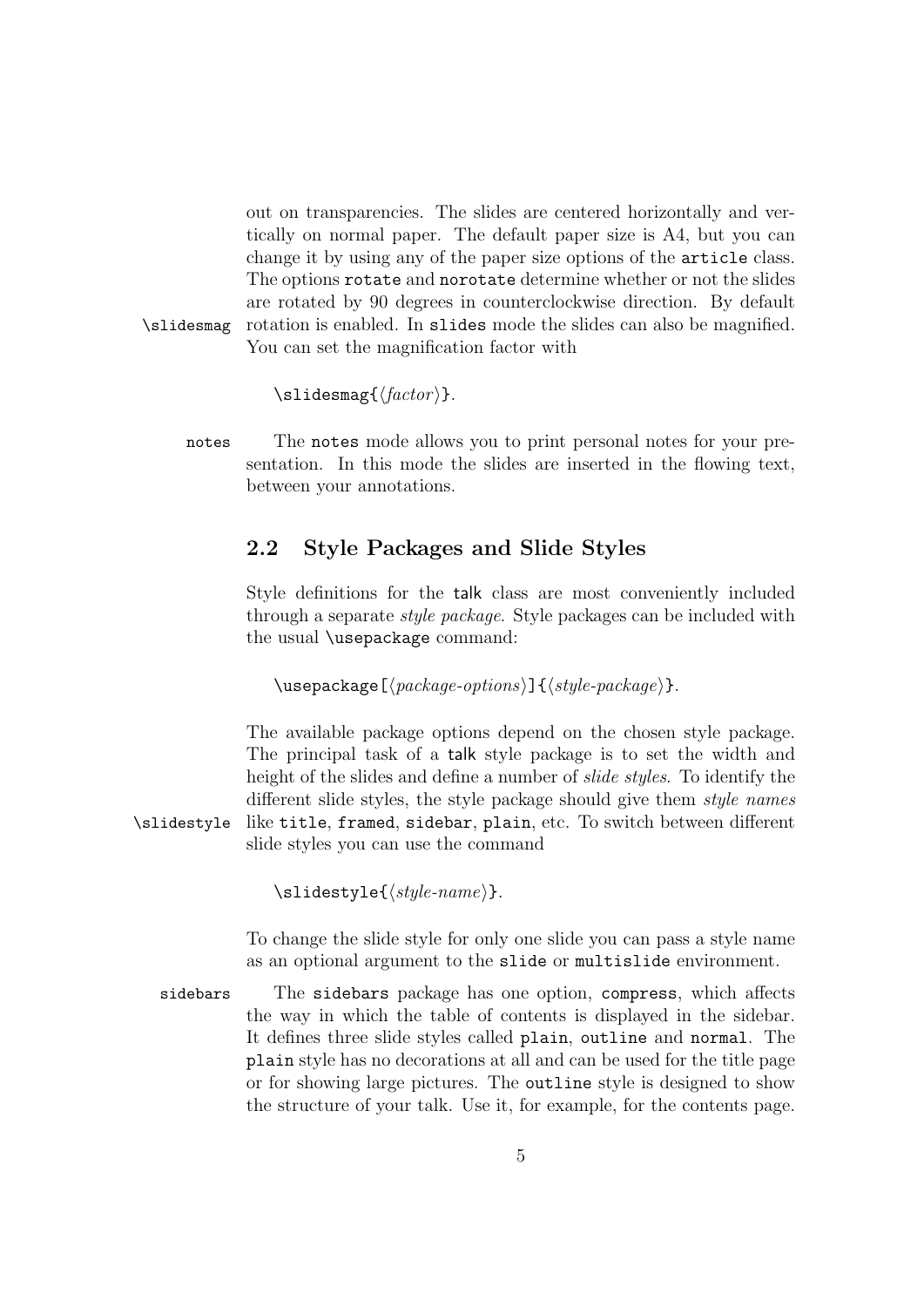| Command            | Effect.                                     |
|--------------------|---------------------------------------------|
| \backgroundcolor   | sets the colour of the slide background     |
| \sidebarcolor      | sets the colour of the sidebar              |
| \titlecolour       | sets the colour of the slide title          |
| \sidebartitlecolor | sets the colour of the sidebar title        |
| \highlightcolor    | sets the colour of highlighted sections and |
|                    | subsections in the sidebar                  |

Table 1: The colour commands of the sidebars package

The normal style should be used for all other slides. It has a sidebar showing the structure of your talk. The current section is highlighted.

\backgroundcolor Colours can be set with the commands listed in table 1. their syntax is

 $\setminus \langle color\text{-}command \rangle\{\langle red\text{-}value\rangle, \langle green\text{-}value\rangle, \langle blue\text{-}value\rangle\}$ 

where  $\langle color\text{-}command\rangle$  is one of the commands listed in table 1 and  $\langle red-value\rangle$ ,  $\langle green-value\rangle$  and  $\langle blue-value\rangle$  are numbers between 0 and 1.

## 2.3 Global Specifications

\author

\title Like the article class, talk allows you to specify the title, author and date of your talk with the commands

\date

 $\tilde{\lbrace}$  (short-title)] $\lbrace \langle \tilde{t} \rangle \rbrace$  $\{\alpha\nexists r[\langle short\text{-}author \rangle] {\langle \alpha\nexists r \rangle\}$  $\langle date \rangle$ 

In what context the short versions  $\langle short\text{-}title \rangle$  and  $\langle short\text{-}author \rangle$ are used depends on the style package. The sidebars package displays  $\langle short\text{-}title \rangle$  and  $\langle short\text{-}author \rangle$  in the side bar. Other style packages may also define addtitional commands, that allow you to specify additional information like institute, logo, place where the talk was given etc.

\sidebarcolor \titlecolor \sidebartitlecolor \highlightcolor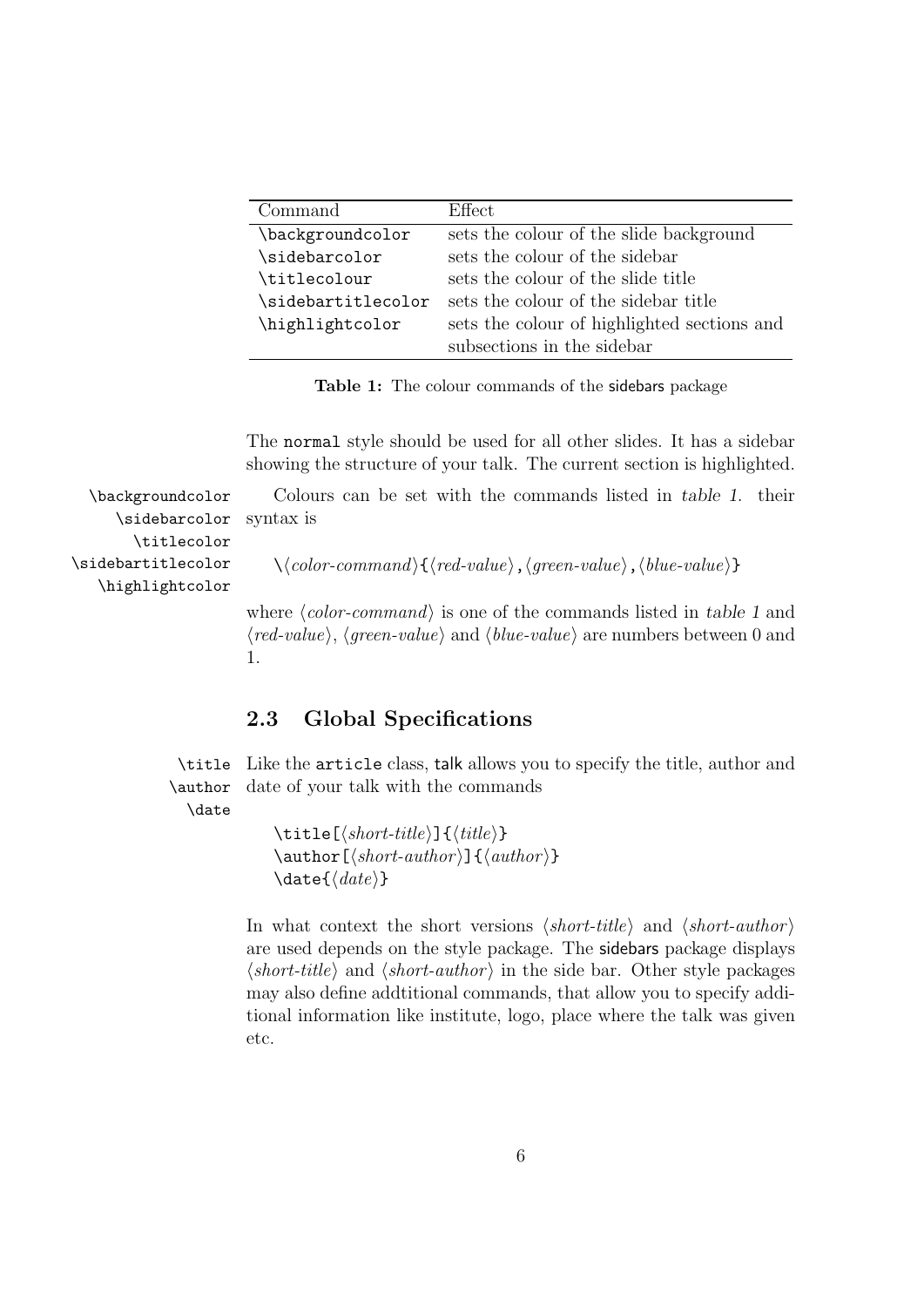### 2.4 Environments

The talk class defines three environments: slide, multislide and notes. All typeset material in your talk should be enclosed in one of these environments.

slide The slide environment is the most important environment in the talk class. It allows you to typeset the contents of your slides. Its syntax is:

```
\begin{align*} \begin{bmatrix} \text{subject} \end{bmatrix} & \text{subject} \end{align*}(slide body)
\end{slide}
```
The  $\langle style-name\rangle$  argument is optional. It must be the name of one of the slide styles defined in style package you have loaded. For the sidebars package the available slide styles are plain, outline and normal. If no  $\langle style\text{i}name \rangle$  argument is given, talk uses the slide style specified in the last call of the **\slidestyle** command.

- notes The notes environment allows you to include annotations to your slides in the tex file. The contents of the notes environment are ignored if you compile your presentation in the screen or slides mode.
- multislide The multislide environment can be used to create overlays. Its syntax is:

 $\begin{equation*}$  \begin{multislide}[ $\langle style-name\rangle$ ]{ $\langle sub-slides\rangle$ }{ $\langle slide-title\rangle$ } (slide body) \end{multislide}

As for the slide environment the optional  $\langle style\text{i}-name\rangle$  argument and the  $\langle slide\text{-}title\rangle$  argument specify the slide style and the slide title. The  $\langle sub-slides \rangle$  argument has to be an integer number greater than zero. It specifies the number of sub-slides, that the multislide environment will generate. In the body of the multislide environment, you can use the commands \fromslide, \toslide and \onlyslide to specify which material goes on which sub-slide.

\fromslide The syntax of the commands \fromslide, \toslide and \toslide \onlyslide \onlyslide is: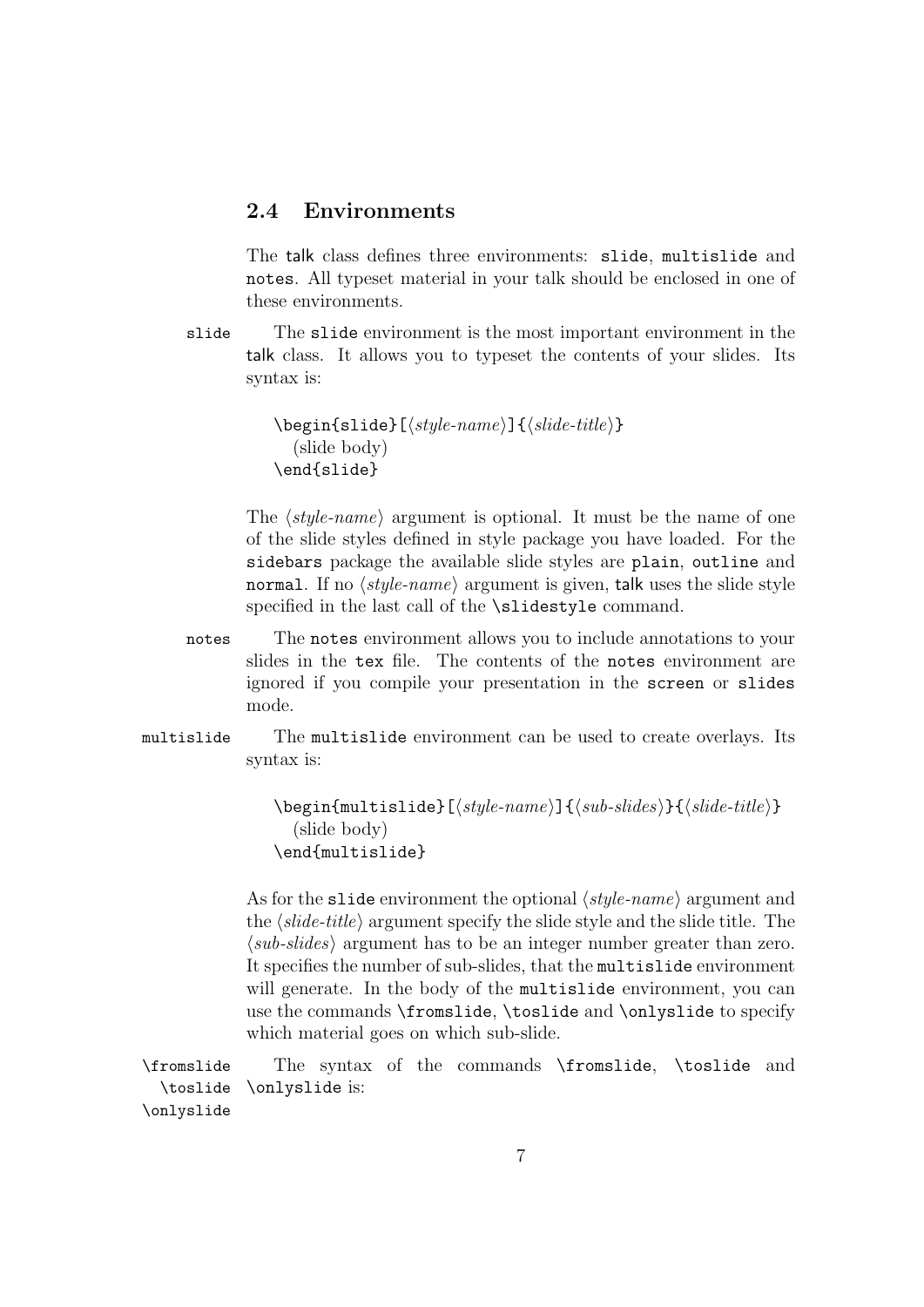```
\frac{1}{\text{mod}}\text{tosulate*}\{n\}{\{material\}}
\onlystide*{n}{\{material\}}
```
The \fromslide\* command ignores  $\langle material \rangle$  on the first n−1 subslides. The **\toslide\*** command ignores  $\langle material \rangle$  on all sub-slides after the *n*-th. The **\onlyslide\*** command ignores  $\langle material \rangle$  on all sub-slides exept the *n*-th. If you use the unstarred commands \fromslide, \toslide and \onlyslide the  $\langle \text{material} \rangle$  is not ignored but made invisible, so that it still uses up the space (pretty much like the \phantom command).

### 2.5 Title and Contents Pages

Most talks begin with a title page showing the title of the talk, the name of the speaker and possibly additional information like the date and place where the talk is given, the institute of the speaker etc. For long talks you'll also want to show the stucture of your talk at the beginning.

\maketitle Style packages for the talk class should therefore redefine the stan- \tableofcontents dard LATEX commands \maketitle and \tableofcontents in such a way that they produce suitable title and contents pages. These commands should be used in the body of a slide environment. For example, with the sidebars style package you would create title and contents pages by writing

```
\begin{slide}[plain]{}
  \maketitle
\end{slide}
```
and

```
\begin{slide}[outline]{Contents}
  \tableofcontents
\end{slide}
```
For some talks the table of contents may not fit on one slide. The talk class cannot break material into multiple slides automatically, but it allows you to split the table of contents manually. To do this you can pass an optional argument to the \tableofcontents command, which has the following form: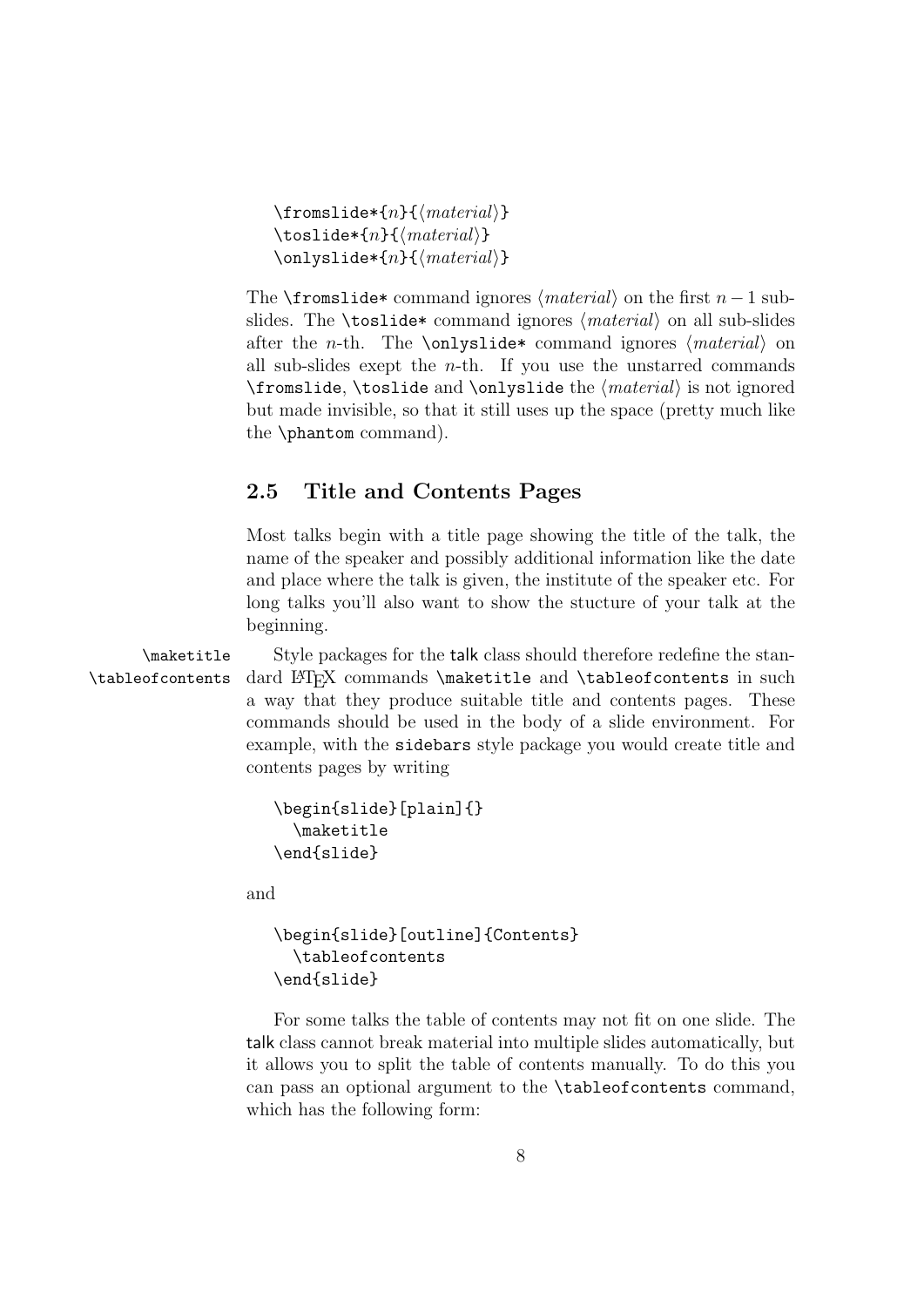$\{\t{tableof contents}[\langle fromsec\rangle.\langle fromsubset\rangle-\langle tosec\rangle.\langle tosubsec\rangle\}]$ 

where  $\langle \text{fromsec} \rangle$ ,  $\langle \text{fromsubsec} \rangle$ ,  $\langle \text{tosec} \rangle$  and  $\langle \text{tosubsec} \rangle$  are integer numbers. Their names are self-explaining. Note that the argument of \tableofcontents must always have the form given above. If you wan to display the sections 3 to 5 with all their subsections on one slide, you have to write

```
\tableofcontents[3.0-5.99]
```
(assuming that section 5 does not have more than 99 subsections).

# 3 The talk Class for Package Writers

The entire look-and-feel of a talk presentation is determined by external style packages. The macros provided by the talk class itself only take care of more technical issues like

- magnifying and positioning the slides on the paper,
- creating overlays,
- keeping a table of contents that is accessible on every slide,
- keeping a catalog of slide styles and allowing the user to switch between them.

To exploit these features, a style package writer needs to know some basic facts about the inner workings of the talk class.

## 3.1 Mode Conditionals

As we have seen in section 2.1 a talk presentation can be compiled in three different modes: slides, screen and notes. To implement mode-specific behaviour the talk class provides the following if com- \@ifslides mands:

```
\@ifscreen
```

```
\setminus@ifslides{\setminusfifotes \setminus @ifslides{\setminusif\setminuscode}}
                       \langle@ifscreen{\langleif-code}}{\langleelse-code}}
                       \langle@ifnotes{\langleif-code}}{\langleelse-code}}
```
The  $\langle i\textit{f-code}\rangle$  is executed if the talk is compiled in slides, screen or notes mode, respectively, and the  $\langle else-code\rangle$  is executed otherwise.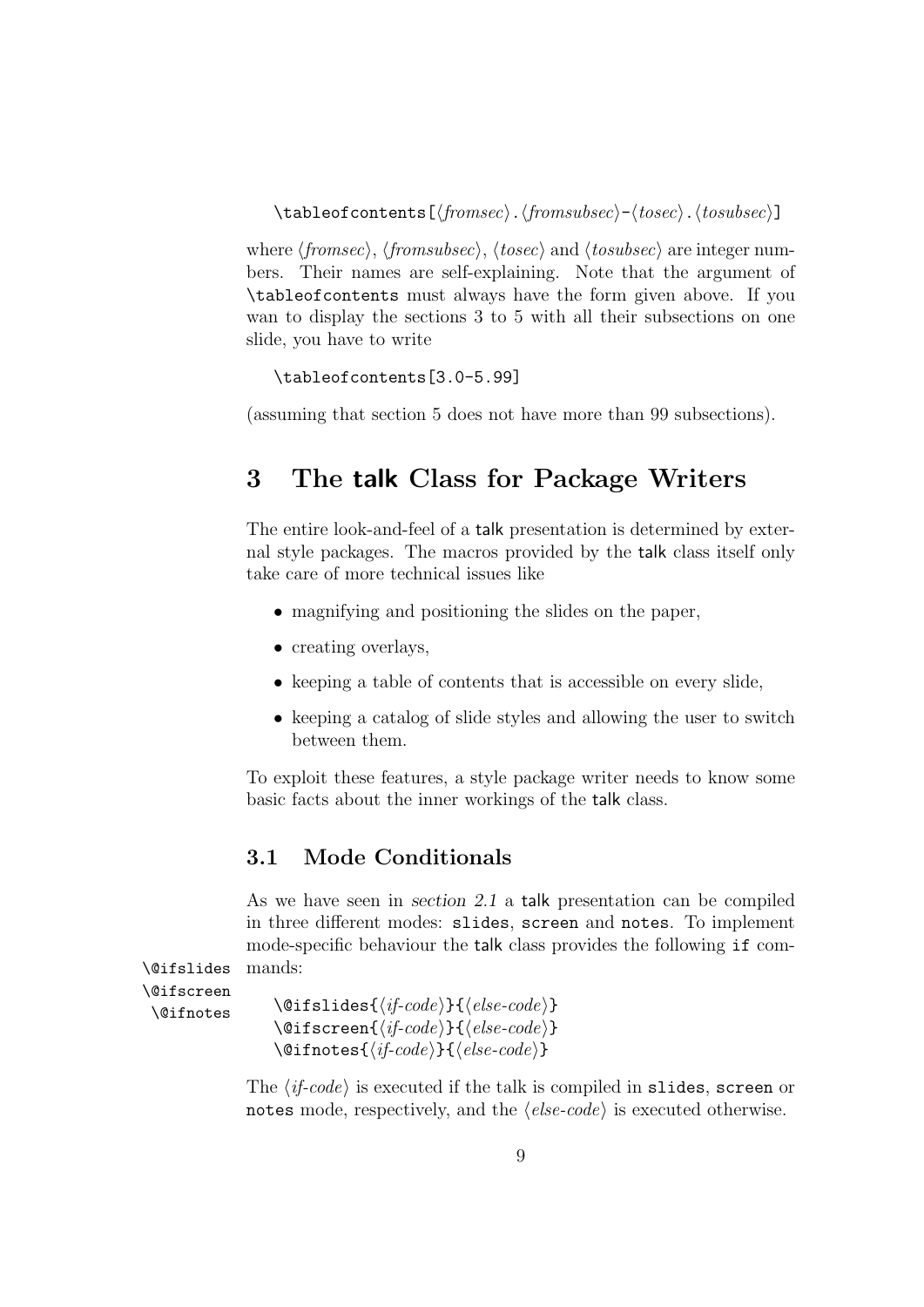### 3.2 Slide Dimensions

\slidewidth The width and height of the slides can be accessed through the \slideheight \slidewidth and \slideheight commands. However, to set the slide \@slidesize dimensions you should always use the command

 $\delta$ \@slidesize{ $\langle width \rangle$ }{ $\langle height \rangle$ }

as it also adjusts the papersize and slide positioning.

### 3.3 Global Specifications

\@title The title, author and date set by the user with the \title, \author \@author \@date and \date commands are stored in the macros \@title, \@author and **\@date**. If you intend to display additional information like the speakers institute on your slides you should define an \institute command in analogy to the commands above:

```
\gdef\@institute{}
\newcommand{\institute}[1]{\gdef\@institute{#1}}
```
### 3.4 Counters

| slide          | In addition to the standard counters of the article class, talk defines<br>subslide the counters slide and subslide. The number of the current slide<br>is stored in slide. The slides of a multislide environment have the<br>same slide number and different subslide numbers. |
|----------------|----------------------------------------------------------------------------------------------------------------------------------------------------------------------------------------------------------------------------------------------------------------------------------|
| \theslide      | The commands \theslide and \thesubslide can be used to print<br><b>\thesubslide</b> the slide or subslide number, respectively. They are defined as                                                                                                                              |
|                | \newcommand{\theslide}{\arabic{slide}}<br>\newcommand{\thesubslide}{\theslide.\arabic{subslide}}                                                                                                                                                                                 |
|                | You can redefine them to change the way the slide and subslide num-<br>bers are displayed                                                                                                                                                                                        |
| \theslidelabel | For printing labels on your slides you should use the<br>\theslidelabel command. It calls \theslide when you are in a<br>slide environment and \thesubslide when you are in a multislide<br>environment.                                                                         |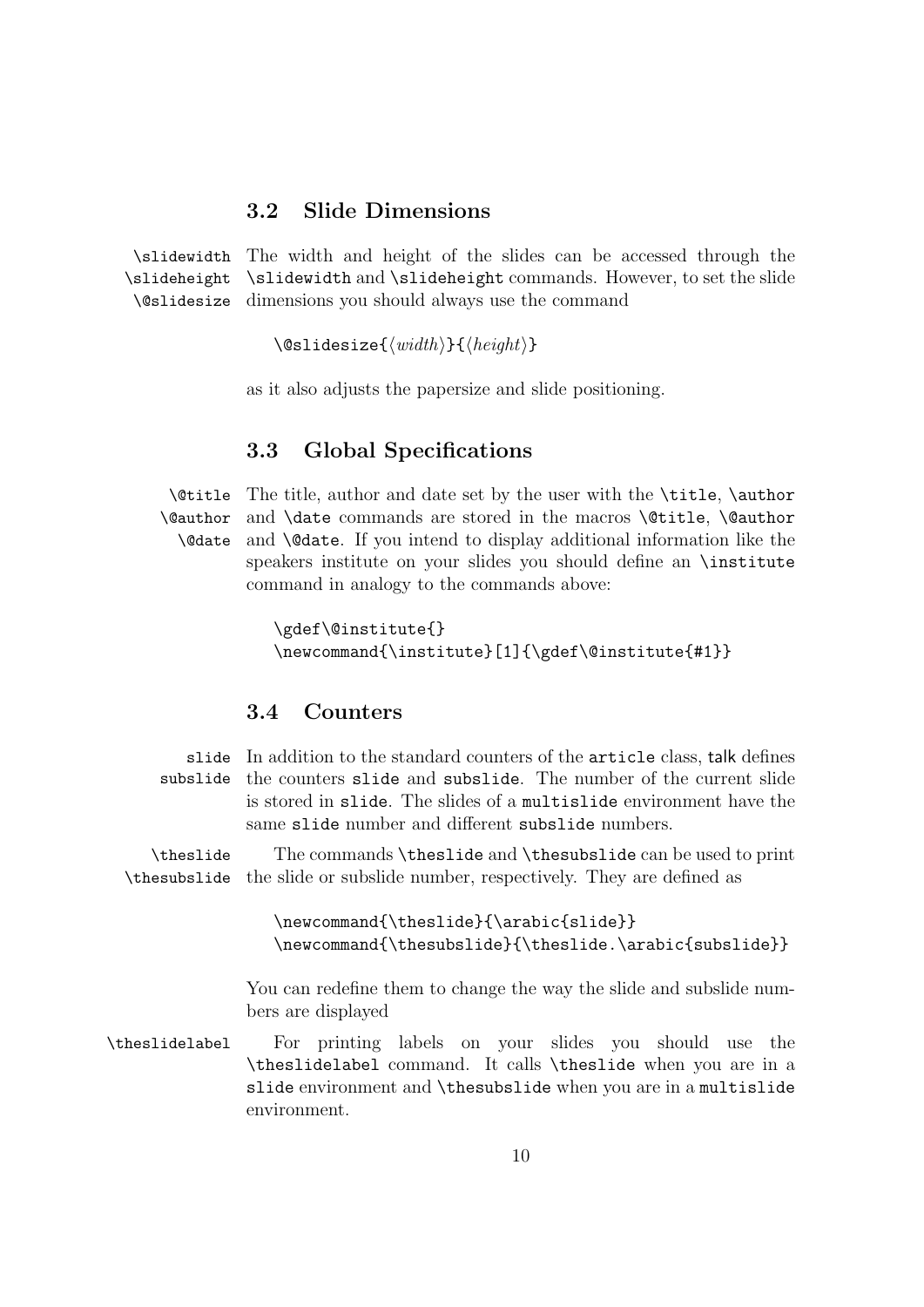## 3.5 Style Definitions

To change the look-and-feel of your slides you have to redefine some or all of the following commands:

\@makeslide \@makeslidebackground \@makeslidecontent \@makenotesslide \@maketocsection \@maketocsubsection

These commands will be called by the slide, multislide and notes \@newslidestyle environments. Their exact meaning will be explained later on. To create a named slide style, you have to wrap a **\@newslidestyle** command around your definitions. A typical style definition takes the form

```
\text{Onewslidestyle}\{style\; (style-name)\}\text{Cemewcommand}\{\@makeslide}\{\#t\}\renewcommand{\@makeslidebackground}{\{stuff\}}
  \text{Cemewcommand}(\@makeslidecontent}{\#)\text{renewcommand}\{\@magenta\}\text{Cemewcommand}\{\@maktocsection}\ [3]\{\st{stuff}\}\text{Cemewcommand}\{\@model\}
```
The **\@newslidestyle** command simply dumps its second argument into a macro called  $\prescript{\text{style-name}}{\text{style}}$ . When the style is loaded with \slidestyle{hstyle-namei} or with the optional argument of the slide environment, all the \@make. . . commands are reset to their default definitions. Then the macro \pres@sty@ $\langle style-name \rangle$ is executed.

Note that the \renewcommand calls in the second argument of  $\langle \delta \rangle$  \@newslidestyle appear in the definition of the \pres@sty@\style $name$  command. Therefore the arguments of  $\Diamond$  maketocsection and \@maketocsubsection have to be referenced with double hashes, for example

```
\text{Onewslidestyle}\{style\{style-name\}}{
  \renewcommand{\@maketocsection}[3]{Section ##1: ##3}
}
```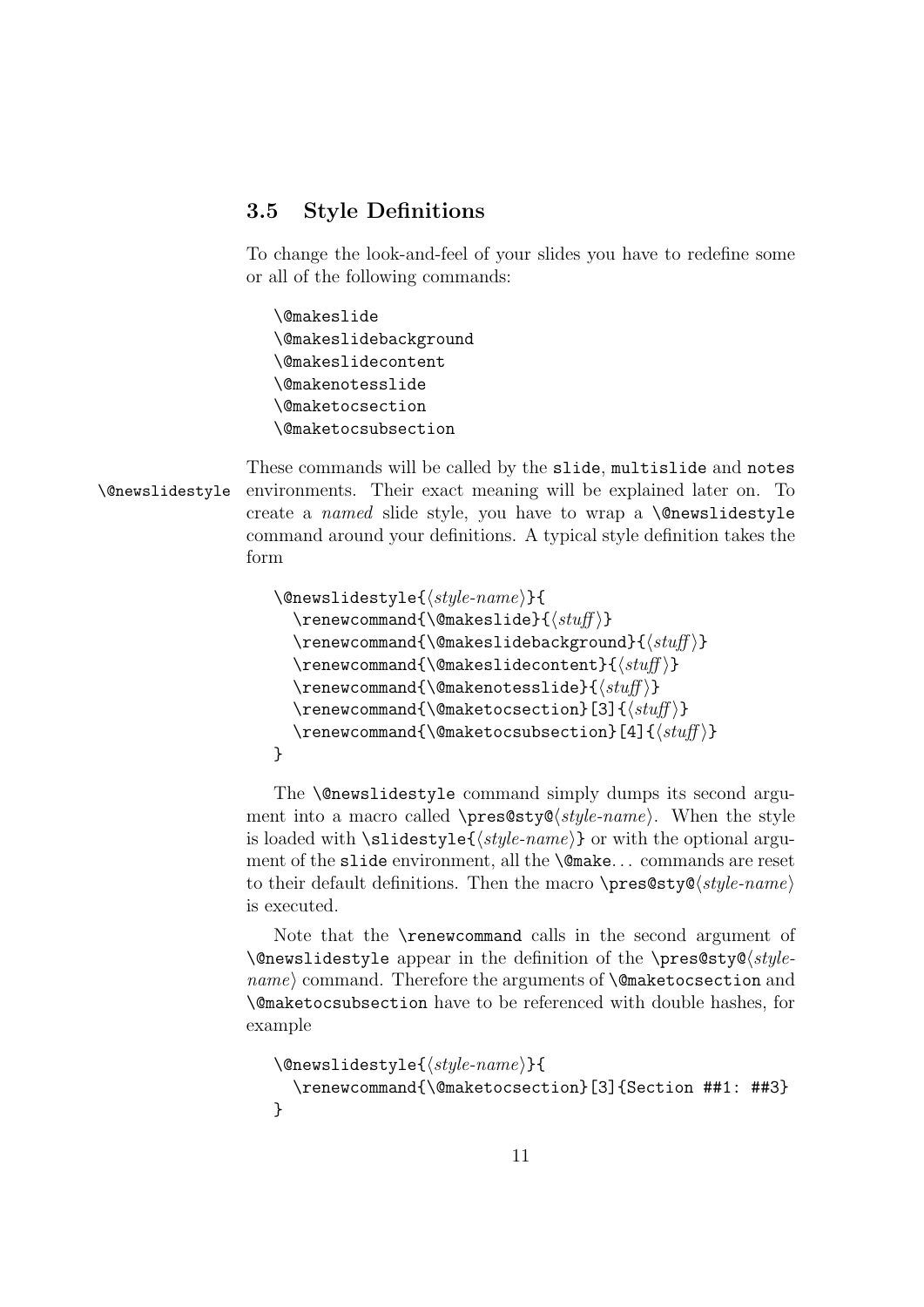Single hashes would refer to the arguments of  $\prescript{\text{pres@sty@}}style\text{style-}$  $name\rangle$ .

### 3.6 Typesetting Slides

- \@slidetitle The slide and multislide environments store the slide title in the \@slidebody macro \@slidetitle and the slide body in the macro \@slidebody. When you redefine the various **\@make...** commands you can therefore use \@slidetitle and \@slidebody to insert the title and body of the current slide.
- \@makeslide All the graphical wizardry in talk is done by the pgf package. To generate a slide the slide environment executes the macro \@makeslide inside a pgfpicture environment. Before the call to \@makeslide it executes several commands that set the bounding box of the picture to a box of width \slidewidth and height \slideheight and scales and rotates the picture in accordance with the on the compilation mode and class options. The **\@makeslide** macro should therefore expand to a sequence of valid pgf commands which draw the slide inside a box of width **\slidewidth** and height \@slidebox \slideheight, with the origin located at the lower-left corner. To obtain an LR box containing the properly scaled and rotated slide you can use the \@slidebox macro.
- \@makenotesslide If you compile in the notes mode the slide and multislide environments call \@makenotesslide to insert the current slide. By default the **\@makenotesslide** command simply centers the **\@slidebox** horizontally:

```
\newcommand{\@makenotesslide}{
  \par\hspace*{\fill}\@slidebox\hspace*{\fill}\par
}
```
You can change this behaviour by redefining the **\@makenotesslide** command. For example, if you only want to print the title of each slide in your notes, you should include something like

```
\renewcommand{\@makenotesslide}{
  \begin{center}\textbf{\@slidetitle}\end{center}
}
```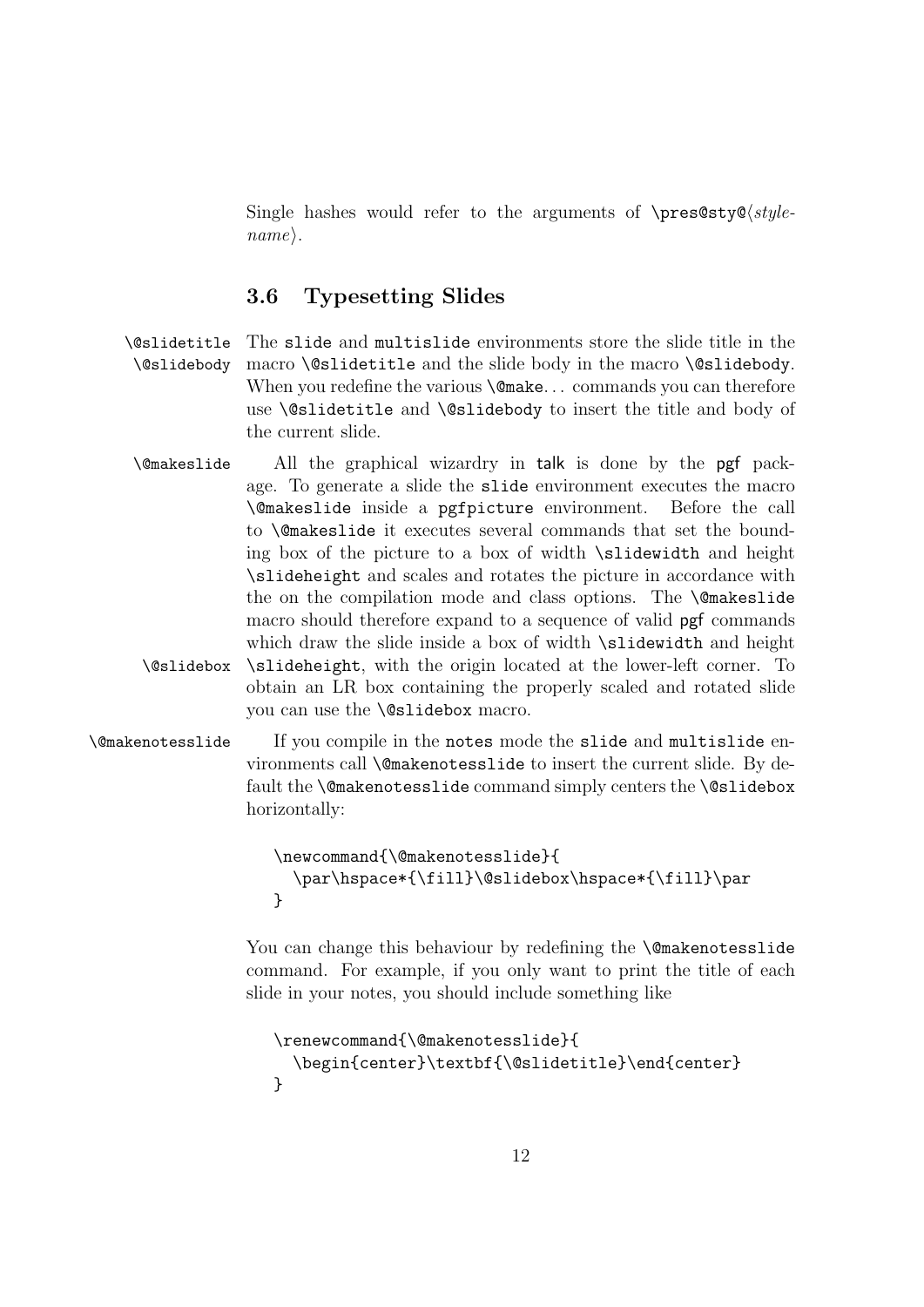in your style definition.

To change the way the slides appear in the screen and slides mode you could redefine the \@makeslide command. However, usually you'll want to draw the slide background with pgf and then typeset the contents of the slide in a minipage of width \slidewidth \@makeslidebackground and height \slideheight placed on top of that picture. Therefore \@makeslidecontent the talk class provides two macros \@makeslidebackground and \@makeslidecontent and a default definition for \@makeslide which does exactly the above: It executes \@makeslidebackground inside a pgfpicture environment, then covers the slide with a minipage of width \slidewidth and height \slideheight and then executes the \@makeslidecontent inside the minipage environment. Thus the \@makeslidebackground macro should expand to a series of pgf commands that draw the background of the slide, with the origin at the lower-left corner. The **\@makeslidecontent** macro should expand to whatever you want to put in the minipage. Here, you start with the current point in the upper left corner of the slide.

> In this way talk gives you complete artistic freedom in the design of your slides: It lets you define the macros that generate the slides while contents like the slide title and body are previously stored in macros like **\@slidetitle** and **\@slidebody**, so that you can insert them where you like. For completeness we now summarise all commands yielding user defined contents:

\@slidetitle Title of the current slide.

\@slidebody Body of the current slide.

\theslidelabel Label of the current slide. Shows the slide number in a slide environment and the slide and subslide number in a multislide environment.

\@title Title of the presentation.

\@shorttitle Short version of the title.

\@author Author of the presentation.

\@shortauthor Short version of the author.

\@date Date specified with the \date command (\today by default).

\@tableofcontents Prints the table of contents. See the next subsection for more information.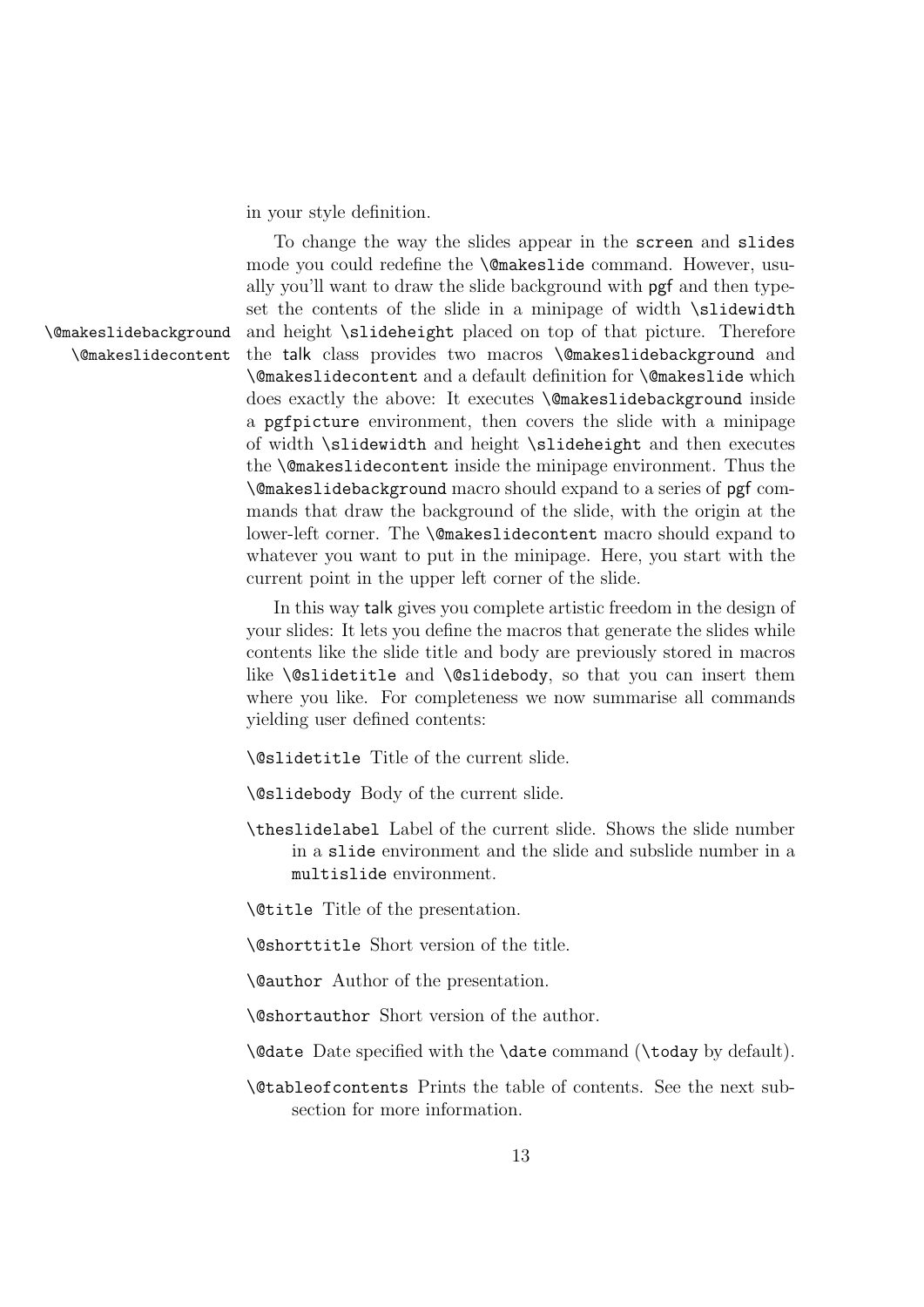### 3.7 The Table of Contents

\@tableofcontents The table of contents of your talk can be created with the \@tableofcontents macro. Its name is slightly misleading because, in fact, it allows you to display any kind of structure information on your slides. For example, you can use it to print only the title of the current section.

\@maketocsection The \@tableofcontents macro expands to a series of \@maketocsubsection \@maketocsection and \@maketocsubsection commands. By default these commands do nothing. You can control the appearence of the table of contents by redefining them. Their syntax is

> $\{\mathsf{R}(section)\}\{\langle short\text{-}title\rangle\}\{\langle long\text{-}title\rangle\}$  $\{\mathsf{Qm}\}\{\langle\mathsf{section}\rangle\}\$  $\{\langle short\text{-}title \rangle\}\{\langle long\text{-}title \rangle\}$

where  $\langle section \rangle$  and  $\langle subsection \rangle$  are integer numbers.

\@ifcurrentsection Note that the \@tableofcontents macro always expands to \@ifcurrentsubsection the full list of sections and subsections. To implement a special treatment for the current section or subsection you can use the \@ifcurrentsection and \@ifcurrentsubsection commands. Their syntax is

```
\langle@ifcurrentsection{\langle number \rangle}{\langleif-code}}{\langle else-code \rangle}
\langle@ifcurrentsubsection{\langle number \rangle}{\langle if-code \rangle}{\langle else-code \rangle}
```
The  $\langle i\textit{f-code}\rangle$  is executed if  $\langle number\rangle$  matches the current section or subsection, respectively, and  $\langle else-code\rangle$  is executed otherwise. For example, if you want to display the current section in the top left corner of each slide, your style definition should look somewhat like

```
\newsubject{style{rightename}}\renewcommand{\@maketocsection}[3]{
    \@ifcurrentsection{##1}{##3}{}
  }
  \renewcommand{\@makeslidecontent}{
    \@tableofcontents
    .
    .
    .
  }
  .
.
.
}
```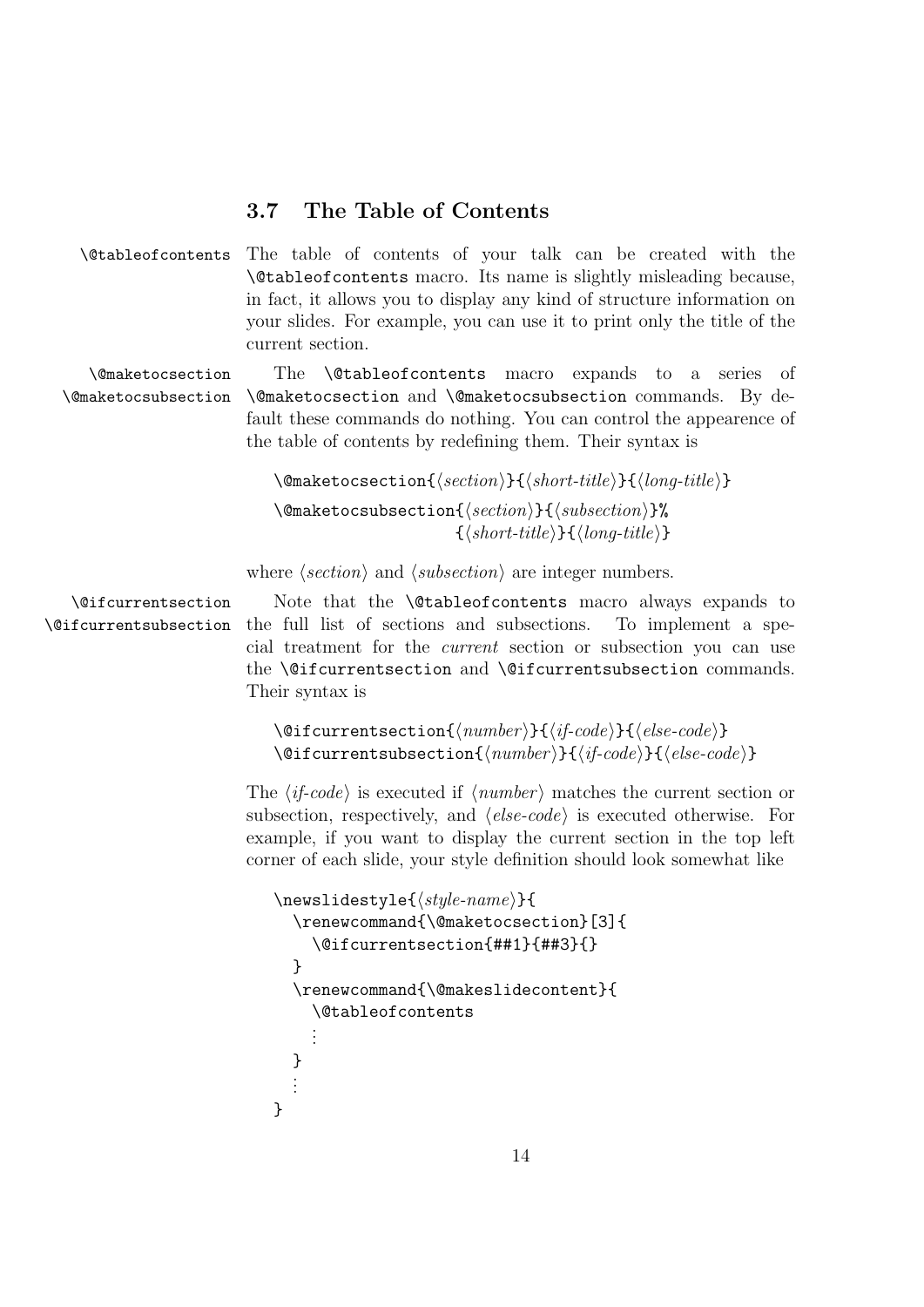\tableofcontents Most talks begin with an outline of the talk's contents. As a package writer you should therefore provide a \tableofcontents command that allows the user to print the full table of contents. (talk already defines the \tableofcontents command, but it does nothing by default.) You can achieve this, too, by redefining \@maketocsection and **\@maketocsubsection** and then calling **\@tableofcontents**.

\@ifinrange However, if the table of contents does not fit on one slide, the user should be able to split it, using an optional range argument of the form shown in section 2.5. It is the package writers task to implement this feature, but the parsing of the range argument is done by the \@ifinrange macro. Its syntax is

```
\langle\text{of}({\text{sec}})\rangle{\langle{\text{subsec}}\rangle}{\langle{\text{range}}\rangle}{\langle{\text{if-code}}\rangle}{\langle{\text{else-code}}\rangle}
```
 $\langle \textit{sec} \rangle$  and  $\langle \textit{subsec} \rangle$  are section and subsection numbers and  $\langle \textit{range} \rangle$  is a string of the form

```
\langle \text{fromsec} \rangle. \langle \text{fromsubsec} \rangle - \langle \text{tosec} \rangle. \langle \text{tosubsec} \rangle
```
The  $\langle i\textit{f-code}\rangle$  is executed if the subsection specified by  $\langle \textit{sec}\rangle$  and  $\langle subset \rangle$  lies in the range specified by  $\langle range \rangle$ , the  $\langle else-code \rangle$  is executed otherwise.

A typical definition of the \tableofcontents command will therefore look as follows:

```
\renewcommand{\tableofcontents}[1][0.0-99.99]{
  \bgroup
  \def\@maketocsection##1##2##3{
    \@ifinrange{##1}{0}{#1}{
      ##1.\space ##3\par
    }{}
  }
  \def\@maketocsubsection##1##2##3##4{
    \@ifinrange{##1}{##2}{#1}{
      ##1.##2.\space ##3\par
    }{}
  }
  \@tableofcontents
  \egroup
}
```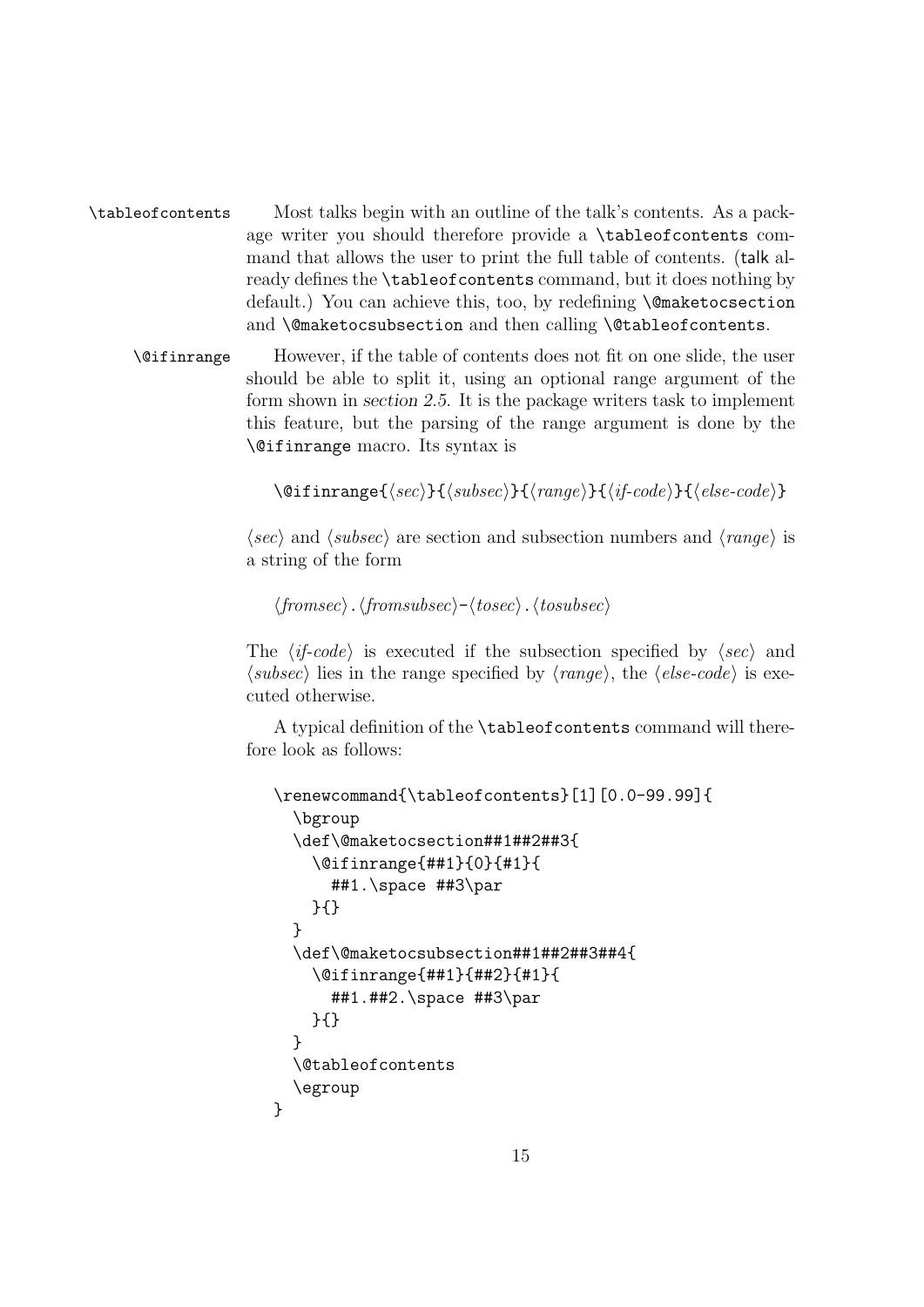If you use grouping (\bgroup and \egroup or curly brackets) and plain TEX definitions (\def instead of \renewcommand), as shown above, your definitions remain local to the goup, so you don't have to worry about restoring the original definitions of \@maketocsection and \@maketocsubsection. A more sophisticated definition of the \tableofcontents command can be found in sidebars.sty.